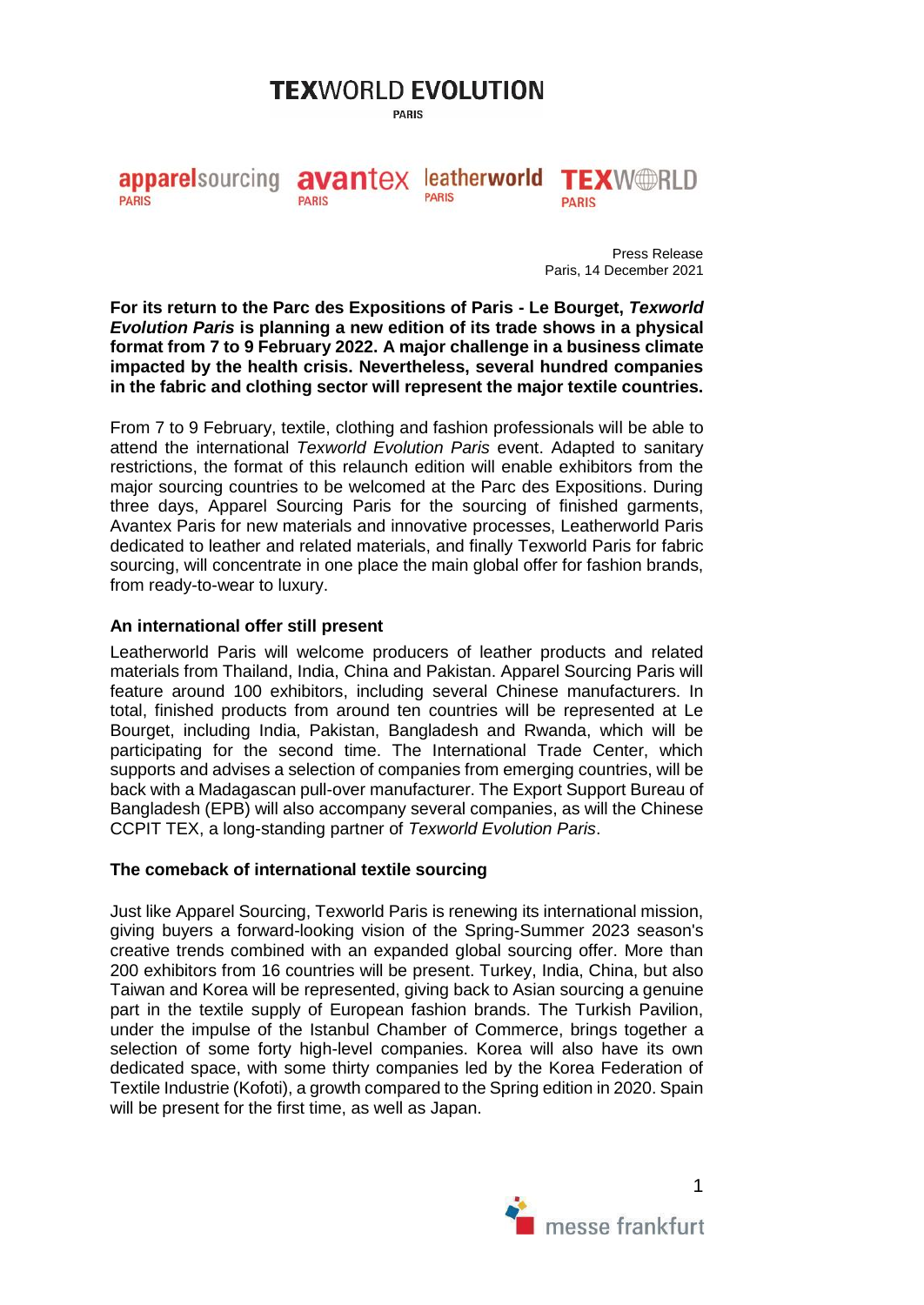Texworld Denim's jeans offer is also expected to be on display alongside fabrics, with, once again, a strong comeback by Turkish manufacturers such as Atlas Denim.

## **Sustainable development and thematic itineraries**

Avantex Paris, the first trade fair for technology and sustainable development in fashion, will bring together a selection of the most innovative proposals in terms of fabrics, materials, components and services, including that of the French company Komet Story, which proposes connected and automated Pop-Up stores for brands.

Thematic itineraries to make it easier for visitors to find their way around and optimise their research will also be part of the show. The signage will be set up to identify exhibitors offering eco-responsible products, as well as manufacturers who can deliver small quantities of fabrics (between 50m and 100m) or finished products in small volumes (orders of less than 100 pieces).

## **A unique sourcing for a diversified offer**

The February 2022 edition presents a very qualitative offer, notably through the Elite sector, which brings together a selection of companies chosen for their performance in terms of quality, competitiveness, responsiveness and services for the world's leading fashion brands. This area, designed by Louis Gérin and Grégory Lamaud, the art directors of Texworld Evolution Paris, will this year include a panel of some twenty high-level Turkish, Pakistani, Indian and Bangladeshi exhibitors who are regulars at Texworld Paris. Among these exhibitors, we can count on the presence of the giant Zaber & Zubair and the very nice eco-responsible offer of Northern Linen and Kohinoor Mills, both GOTS certified for many years, or the Turkish companies Acar Tekstil, Er-Ez Tekstil or Herboy.

Beyond the Elite area, Japanese company Stylem Takisada Osaka, a newcomer to the show, will be presenting high-quality and mostly eco-friendly cotton fabrics. The handmade embroideries with a very modern and creative design from the two new Indian embroiderers ECO Royal and August Craft are also worth a closer look.

## **Exchanges, sharing and discoveries**

Meetings, conferences and round tables will complete the product offer, opening up debates on current themes, creative trends (with the tradeshow's art directors), and textile innovations. The Agora will be animated by a conferences programme resolutely oriented towards sustainable development matters, such as the reduction of unsold goods, the available solutions for fashion in short cycles, the contribution of technical textiles, but also transparency, or even the industrialization of smart textiles.

> Website: <https://texworld-paris.fr.messefrankfurt.com/paris/en/event.html>

Download the press material here: <https://texworld-paris.fr.messefrankfurt.com/paris/en/press/press-kit.html>